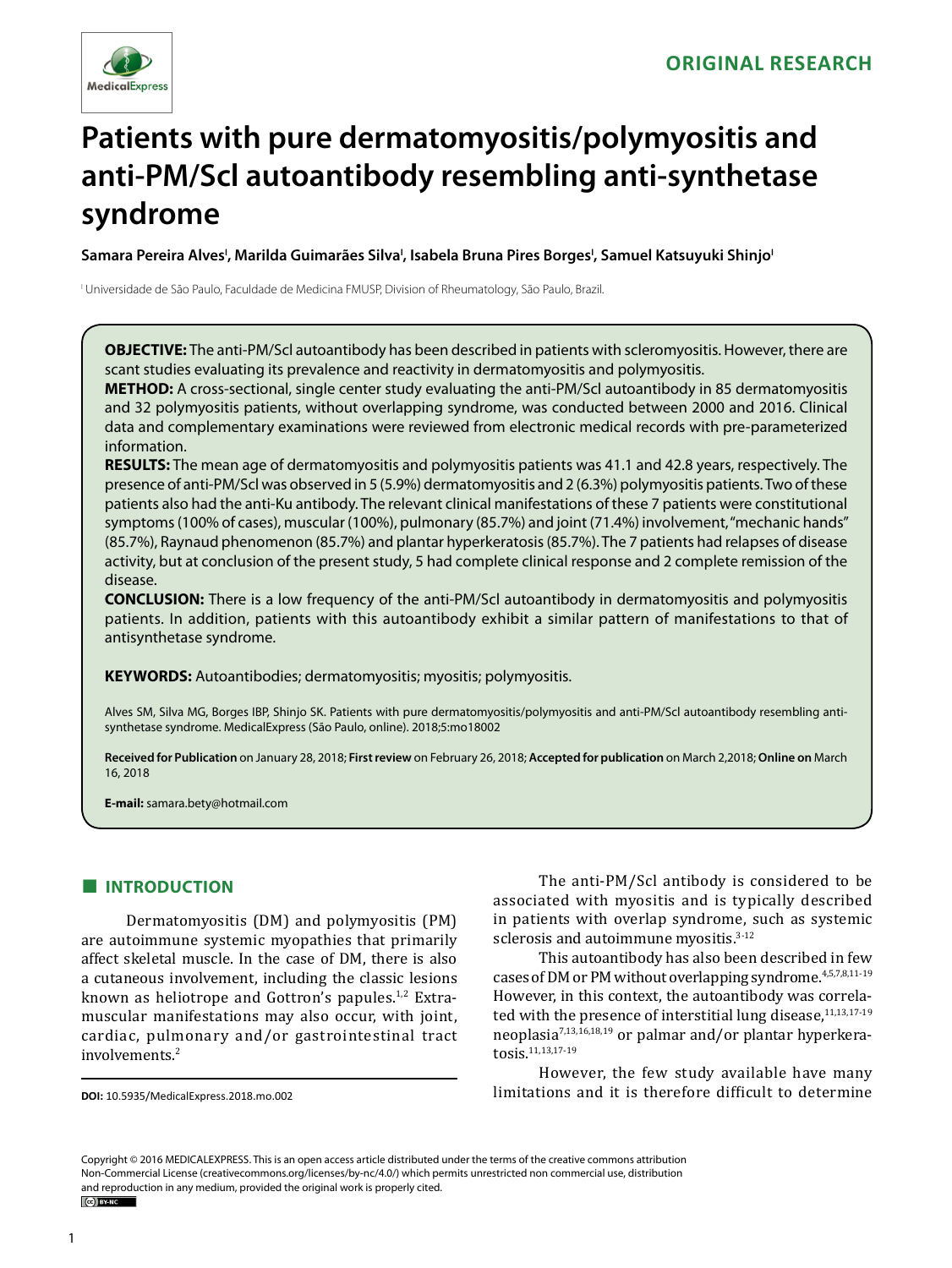the true prevalence and reactivity of the anti-PM/Scl autoantibody in this population. For instance, previous studies failed to evaluate and/or exclude patients with (a) anti-MDA-5<sup>5,7,8,11-16,18,19</sup> and/or antisynthetase autoantibodies (anti-Jo-1, EJ, JO, PL-7 and/or PL-12), $^{7,11-}$  $14,16,18,19$  (b) clinically amyopathic DM,  $57,8,11\cdot19$  (c) patients with lung diseases,  $5,7,8,11-19$  (d) smokers (5,7,8,11-19), (e) neoplasias,7,13,16,18,19 among others.

Therefore, the primary objective of the present study was to evaluate the prevalence of the anti-PM/Scl autoantibody in a large number of patients with pure DM or PM, addressing previous study limitations. A secondary aim was to evaluate a possible association between this autoantibody and the clinical and laboratory evaluations as well as the complementary exam parameters of patients with DM and PM.

#### **■ PATIENTS AND METHODS**

A cross-sectional, single-center study evaluating the presence of the anti-PM/Scl autoantibody in adult patients with definite DM or PM (defined or probable) according to the criteria of Bohan and Peter $^1$  was conducted. All patients evaluated were seen at our tertiary service between 2000 and 2016.

This study was approved by the institutional Ethics Committee.

Exclusion criteria were the presence of associated systemic autoimmune diseases (overlap syndrome) including systemic sclerosis (skin hardening (fibrosis), sclerodactilia, telangiectasias), neoplasia, pulmonary infections (turberculosis, aspergilloma) and chronic obstructive pulmonary disease, history of smoking, suspected cases of other myopathies (muscular dystrophies, metabolic myopathies and necrotizing immune-mediated myopathies), clinically amyopathic DM, and positivity for anti-Scl70, anti-centromere, rheumatoid factor, antisynthetase (anti-Jo-1, PL-7, PL-12, OJ or EJ), anti-MDA-5, anti-SRP or anti-HMGCR autoantibodies.

Of the initial 340 patients, 223 were excluded after applying the exclusion criteria. Thus, 117 consecutive patients were analyzed: 85 (72.7%) DM and 32 (27.3%) PM patients.

The following data on eligible patients were evaluated from electronic medical records, with pre-standardized and parameterized information. The following information on the initial diagnostic investigation in patients with clinicallaboratory activity was assessed:

1. Demographics: age at disease diagnosis, time between diagnosis and symptoms onset, gender and ethnicity.

2. Clinical manifestations: constitutional symptoms (fever and weight loss), heliotrope, Gottron's sign/

papule, facial rash, "V-neck" sign, "shawl" sign, periungual hyperemia, vasculitis, calcinosis, ulcers, Raynaud's phenomenon, palmar/digital hyperkeratosis ("mechanic hands") and plantar hyperkeratosis, muscle weakness of upper and lower limbs, dysphagia and pulmonary (dyspnea: moderate to low effort, rapid evolving dyspnea: less than 3 months after onset of general symptoms);

3. Changes on high-resolution computer tomography images of the lung: incipient pneumopathy, "ground glass" (opacity) and pulmonary fibrosis in both lung bases.

4. Serum levels of muscle enzymes in blood samples taken routinely for medical consultation: creatine phosphokinase (reference value: 32-294 U/L), and aldolase  $(1.0 - 7.5 \text{ U/L}).$ 

Recurrences of PM/DM were diagnosed on the basis of the following criteria: clinical relapse (i.e. muscle and/or dermatological manifestations); biochemical relapses (i.e. increase of serum muscle enzymes for which there was no other explanation).

A complete clinical response was considered after a 6-month continuous period of no evidence of disease activity while still receiving myositis therapy. Clinical remission was defined as the 6-month continuous period with no evidence of disease activity while not receiving any myositis therapy. Relapsing was defined as any renewed clinical and/or laboratory disease activity. $21$ 

Serum samples stored at -20ºC were collected for the analysis of the autoantibodies at the time of the initial investigation of the active disease (laboratory and clinical). Identification of the anti-PM/Scl autoantibody, as well as of anti-syntheses (anti-Jo-1, PL-7, PL-12, OJ and EJ), anti-SRP, anti-Ku and anti-Mi-2 were performed using a commercial kit (Myositis Profile 3, Euroimmun, Germany) according to the manufacturer's protocol. The evaluation of the results was based on the methods established in a previous study.<sup>22</sup> In the case of the anti-MDA-5 autoantibody, identification was performed using the Enzyme-linked immunosorbent assay (ELISA) method, through recombinant MDA-5 and the anti-MDA-5 monoclonal antibody (MyBioSource, CA, USA). Results were evaluated according to methods established in a previous study.23 Anti-HMGCR antibody was assayed by enzyme-linked immunosorbent assay (ELISA), using recombinant HMGCR protein and anti-HMGCR polyclonal antibody (MyBioSource, CA, USA). For the purposes of this study, patients with anti-HMGCR values greater than three standard deviations from the mean of 8 healthy individuals were considered positive. The rheumatoid factor was assayed by the nephelometry method.

Statistical analysis. The Kolmogorov-Smirnov test was used to evaluate the distribution of each of the continuous variables. The results were expressed as mean ± standard deviation for continuous variables, and number (%) for categorical variables. Median values (interquartile  $25<sup>th</sup>$  - 75<sup>th</sup>) were calculated for continuous variables that did not have a normal distribution.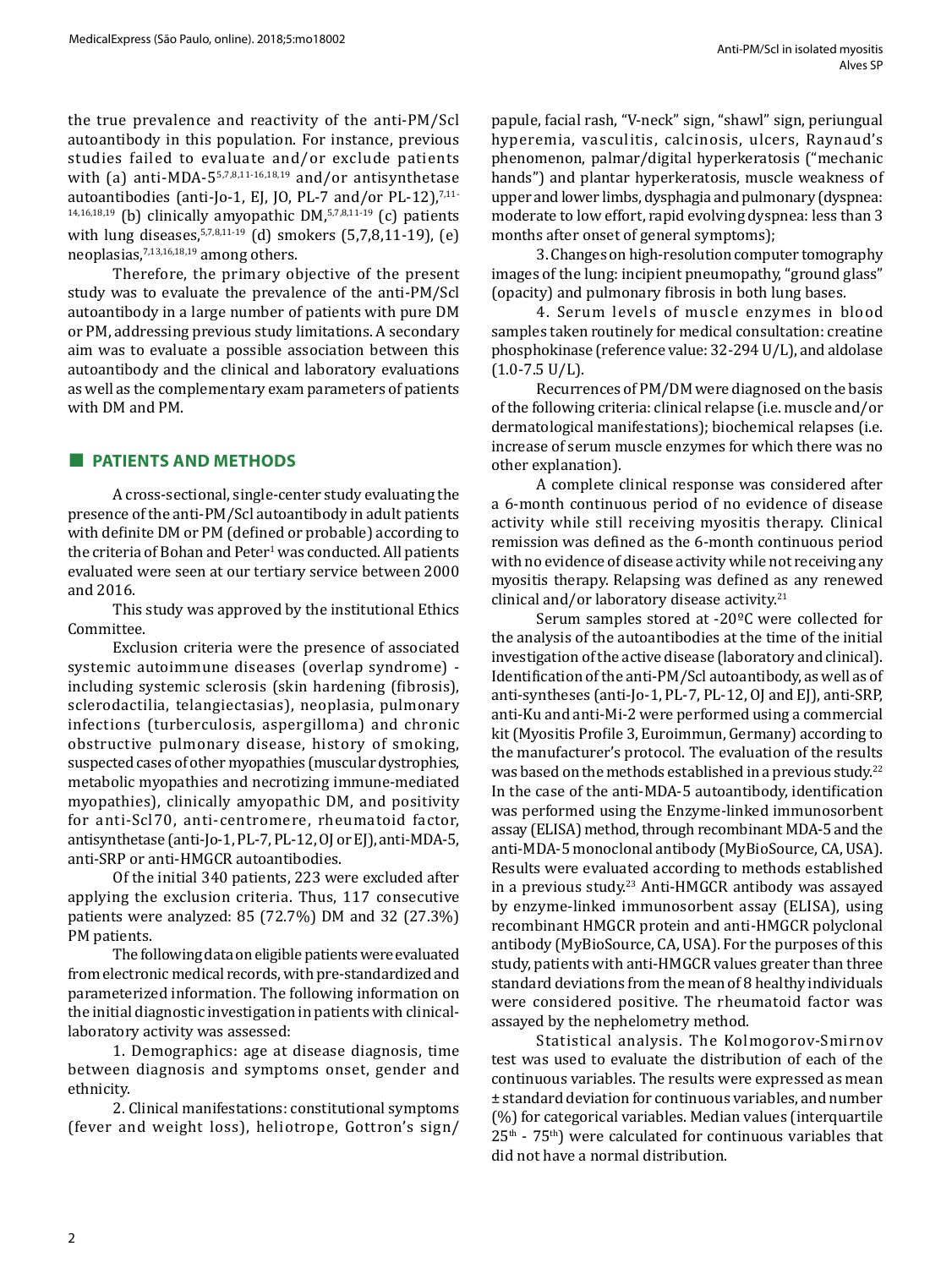#### **■ RESULTS**

A total of 85 (72.7%) DM and 32 (27.3%) PM patients were included. Demographic, clinical, laboratory and complementary data are given in Table 1.

Mean age of patients with DM and PM was 41.1 and 42.8 years, respectively, and both groups were predominantly Caucasian females (Table 1). More than half of the patients had constitutional symptoms at disease onset. In addition, the majority of patients had Grade III or IV muscular strength in upper and lower limbs. Approximately one-third of the patients also had joint, gastrointestinal and pulmonary tract involvement.

Changes on computed tomography images of the chest were observed in both groups, with predominance of incipient pneumopathy, followed by "ground glass" lesions and pulmonary fibrosis.

The anti-PM/Scl autoantibody was observed in 5 out of 85 (5.9%) patients with DM, and 2 out of 32 (6.3%) with PM. In addition, 2 of these PM patients also had positivity for the anti-Ku autoantibody.

The overall characteristics of the 7 patients with anti-PM/Scl autoantibody are shown in Table 2. Age ranged from 28 to 84 years, and individuals were predominantly female gender and caucasian. Follow-up time ranged from 3 to 17 years.

All 7 patients presented constitutional symptoms. Other relevant clinical manifestations were muscular (100%), pulmonary (85.7%) and joint involvement (71.4%), "mechanic hands" (85.7%), Raynaud's phenomenon (85.7%) and plantar hyperkeratosis (85.7%).

Laboratory creatine phosphokinase and aldolase levels ranged from 210 to 8065 U/L, and 10 to 163 U/L, respectively.

Regarding the evolution of these 7 patients, all had disease relapse during the follow-up period and used glucocorticoids and different immunosuppressant drugs. At the end of the present study, 5 patients showed complete clinical response and 2 complete remission of the disease.

# **■ DISCUSSION**

Our study revealed a low frequency of the anti-PM/ Scl autoantibody in patients with DM and PM without overlap with other autoimmune diseases. In addition, these patients had a similar picture to that of antisynthetase syndrome, with relapses of disease activity.

The anti-PM/Scl antibodies were identified in 1977 by Wolfe et al.24 These autoantibodies are directed against a nucleolar macromolecular complex of peptides of 75 kDa (PM/Scl-75 protein) and 100 kDa (PM/Scl-100 protein), with PM/Scl-75 considered the main autoantigen.<sup>7</sup>

In the present study, care was taken to exclude patients with a diagnosis of possible PM and probable or possible DM, according to the criteria of Bohan and Peter,<sup>1</sup> as well as patients with other autoimmune systemic diseases, thus avoiding any possible selection bias.

Available studies $4,5,7,8,11-19$  have evaluated the presence of the anti-PM/Scl autoantibody in patients with DM and PM, but failed to report possible confounders of pulmonary involvement, such as current or previous pulmonary infections, chronic obstructive pulmonary disease, or a history of smoking and/or the presence of an antisynthetase syndrome. However, in the present study, patients with any of these parameters were excluded.

Unlike previous studies $13,19}$  our analysis included no patients with neoplasia, since this parameter was an exclusion criterion. The objective was to exclude any paraneoplastic conditions.

Reactivity to the anti-PM/Scl autoantibody as a function of disease activity (DM or PM) is unclear; therefore our analysis was based on blood samples collected at the time of the initial investigation of clinical and laboratory disease activity.

In contrast to the study by Muro et al, our 12 patients with clinically amyopathic DM presented, among various phenotypic features, a high prevalence of pulmonary involvement, especially in the presence of anti-MDA-5 autoantibody.25-28

After the application of strict inclusion and exclusion criteria, the prevalence of anti-PM/SCl in the present study was 5.9% and 6.3% in DM and PM patients, respectively.

We would also like to note that although previous studies had significant sampling limitations, the prevalence of the anti-PM/Scl autoantibody was observed in 7 - 8% and  $7.5 - 7.9\%$ , of DM and PM patients, respectively.<sup>10,14,16</sup> The lower prevalence of the anti-PM/Scl autoantibody in our series might have been due to the rigorous application of the inclusion and exclusion criteria.

A number of studies investigating several systemic autoimmune diseases or overlap syndromes have shown that the presence of the anti-PM/Scl autoantibody is associated with pulmonary conditions,11,15,17-19,25,28-30 joint conditions,  $5,11,15,18,30$  Raynaud's phenomenon,  $11,15,18,30,31$  "mechanic hands"17,18,25,28-30 and/or plantar hyperkeratosis.5,7,11,13,17-19 In this respect, the phenotypic manifestation of this autoantibody resembles that of antisynthetase syndrome.15,17,18,29,30

In the present study, after application of the inclusion and exclusion criteria, the 5 DM and 2 PM patients with the anti-PM/Scl autoantibody also exhibited clinical symptoms similar to those of antisynthetase syndrome. All patients presented myositis, constitutional symptoms, including fever, at disease onset. Two of these 7 patients also had arthritis, Raynaud's phenomenon, "mechanic hands" and incipient pneumopathies.

It is important to note that previous studies have shown correlation of the anti-PM/Scl autoantibody with the presence of interstitial lung disease and plantar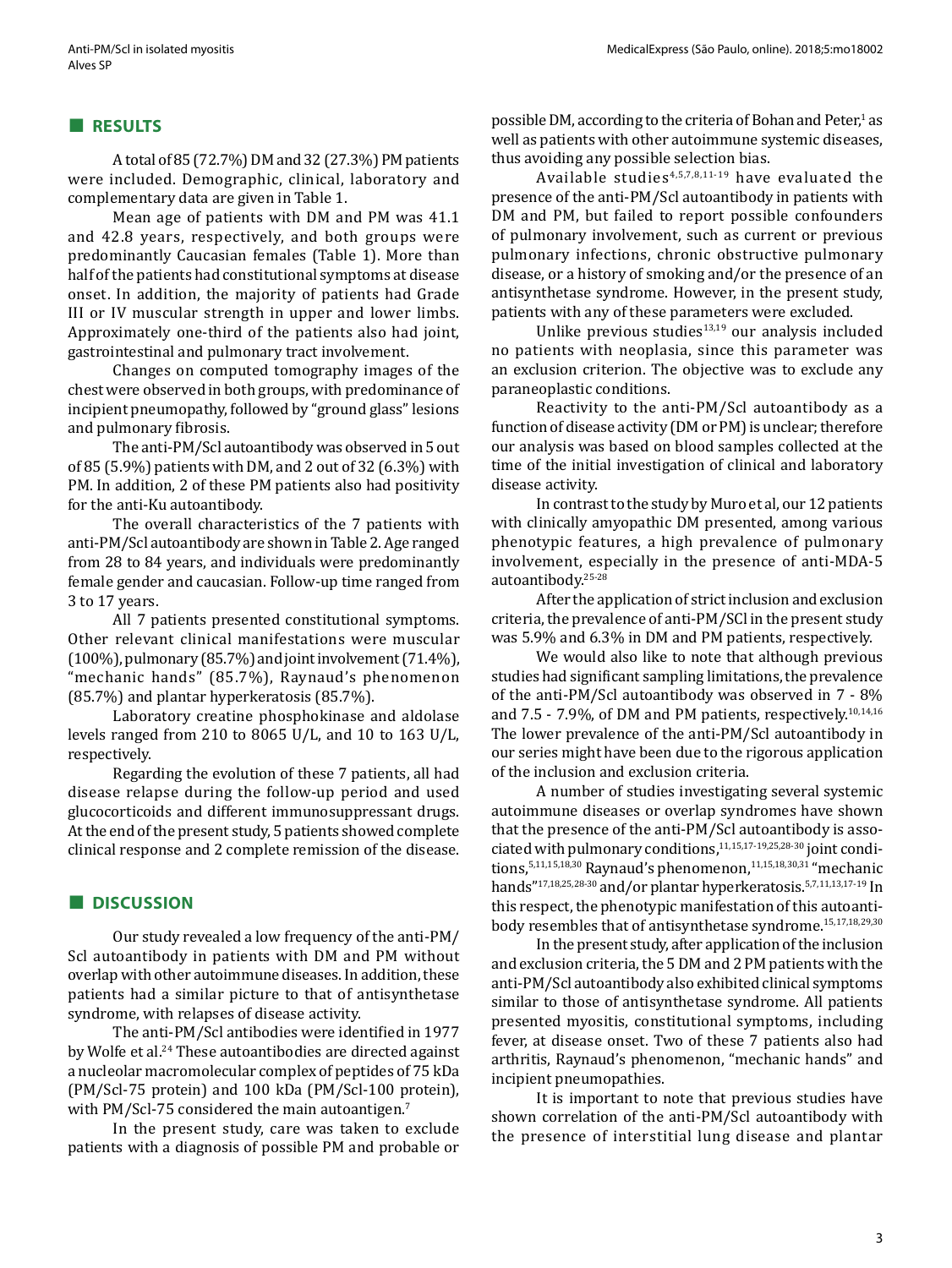## **Table 1.** General features of patients with dermatomyositis and polymyositis.

| Age at disease diagnosis (years)<br>$42.8 \pm 17.1$<br>$41.1 \pm 13.7$<br>$41.5 \pm 14.8$<br>Symptoms to diagnosis (months)<br>$4(2-6)$<br>$4(2-6)$<br>$4(2-7)$<br>Female gender<br>65 (76.5)<br>26 (81.2)<br>91 (77.8)<br>White ethnicity<br>72 (84.7)<br>27 (84.4)<br>99 (84.6)<br>17(53.1)<br>Constitutional symptoms<br>49 (57.6)<br>66 (55.4)<br>Cutaneous<br>0<br>82 (70.1)<br>Gottron's sign/papules<br>82 (96.5)<br>Heliotrope rash<br>74 (87.1)<br>0<br>74 (63.2)<br>Facial rash<br>56 (65.9)<br>0<br>56 (47.9)<br>Periungual hyperemia<br>52 (61.2)<br>0<br>52 (44.5)<br>"V"-neck sign<br>40 (47.1)<br>0<br>40 (34.2)<br>Vasculitis<br>0<br>22 (18.8)<br>22 (25.9)<br>"Shawl" sign<br>24 (28.2)<br>0<br>24(20.3)<br>Ulcers<br>14(16.5)<br>$\pmb{0}$<br>14 (11.9)<br>8(25.0)<br>Raynaud's phenomenon<br>42 (49.4)<br>50 (42.7)<br>Calcinosis<br>4(4.7)<br>0<br>4(3.4)<br>Mechanic hands<br>16 (18.8)<br>6(18.8)<br>22 (65.6)<br>Muscle strength (Grade)<br><b>Upper limbs</b><br>V<br>5(5.9)<br>5(15.6)<br>10(8.5)<br>83 (70.9)<br>64 (75.2)<br>19 (59.4)<br>14 (16.5)<br>7(21.9)<br>21 (18.0)<br>$\pmb{0}$<br>1(1.2)<br>1(0.9)<br>Ш<br>1(1.2)<br>1(3.1)<br>2(1.7)<br>L<br>$\pmb{0}$<br>V<br>3(3.5)<br>3(2.6)<br>65 (76.4)<br>24 (75.0)<br>89 (76.1)<br>14 (16.5)<br>7(21.9)<br>21 (17.9)<br>2(2.4)<br>$\pmb{0}$<br>Ш<br>2(1.7)<br>1(3.1)<br>1(1.2)<br>2(1.7)<br>I<br>Joint<br>32 (37.6)<br>12(37.5)<br>44 (37.6)<br>44 (51.8)<br>11 (34.4)<br>55 (47.0)<br>Gastrointestinal tract (dysphagia)<br>Pulmonary<br>8(25.0)<br>Dyspnea<br>31 (36.5)<br>39 (33.3)<br>Chest computed tomography<br>"Ground glass" lesions<br>12 (14.1)<br>9(28.1)<br>21(17.9)<br>Incipient pneumopathy<br>25 (29.4)<br>10(31.3)<br>36 (30.8)<br>Pulmonary fibrosis<br>7(8.2)<br>2(6.3)<br>9(7.7)<br>Muscle enzymes<br>Creatine phosphokinase (U/L)<br>989 (171-8000)<br>2314 (1134-8496)<br>1517 (268-7996)<br>Aldolase (U/L)<br>$13(7-55)$<br>26 (19-75)<br>21 (9-58) |                                                     | $DM (N = 85)$ | $PM (N = 32)$ | TOTAL ( $N = 117$ ) |  |  |
|----------------------------------------------------------------------------------------------------------------------------------------------------------------------------------------------------------------------------------------------------------------------------------------------------------------------------------------------------------------------------------------------------------------------------------------------------------------------------------------------------------------------------------------------------------------------------------------------------------------------------------------------------------------------------------------------------------------------------------------------------------------------------------------------------------------------------------------------------------------------------------------------------------------------------------------------------------------------------------------------------------------------------------------------------------------------------------------------------------------------------------------------------------------------------------------------------------------------------------------------------------------------------------------------------------------------------------------------------------------------------------------------------------------------------------------------------------------------------------------------------------------------------------------------------------------------------------------------------------------------------------------------------------------------------------------------------------------------------------------------------------------------------------------------------------------------------------------------------------------------------------------------------------------------------------------------------------|-----------------------------------------------------|---------------|---------------|---------------------|--|--|
|                                                                                                                                                                                                                                                                                                                                                                                                                                                                                                                                                                                                                                                                                                                                                                                                                                                                                                                                                                                                                                                                                                                                                                                                                                                                                                                                                                                                                                                                                                                                                                                                                                                                                                                                                                                                                                                                                                                                                          |                                                     |               |               |                     |  |  |
|                                                                                                                                                                                                                                                                                                                                                                                                                                                                                                                                                                                                                                                                                                                                                                                                                                                                                                                                                                                                                                                                                                                                                                                                                                                                                                                                                                                                                                                                                                                                                                                                                                                                                                                                                                                                                                                                                                                                                          |                                                     |               |               |                     |  |  |
|                                                                                                                                                                                                                                                                                                                                                                                                                                                                                                                                                                                                                                                                                                                                                                                                                                                                                                                                                                                                                                                                                                                                                                                                                                                                                                                                                                                                                                                                                                                                                                                                                                                                                                                                                                                                                                                                                                                                                          |                                                     |               |               |                     |  |  |
|                                                                                                                                                                                                                                                                                                                                                                                                                                                                                                                                                                                                                                                                                                                                                                                                                                                                                                                                                                                                                                                                                                                                                                                                                                                                                                                                                                                                                                                                                                                                                                                                                                                                                                                                                                                                                                                                                                                                                          |                                                     |               |               |                     |  |  |
|                                                                                                                                                                                                                                                                                                                                                                                                                                                                                                                                                                                                                                                                                                                                                                                                                                                                                                                                                                                                                                                                                                                                                                                                                                                                                                                                                                                                                                                                                                                                                                                                                                                                                                                                                                                                                                                                                                                                                          |                                                     |               |               |                     |  |  |
|                                                                                                                                                                                                                                                                                                                                                                                                                                                                                                                                                                                                                                                                                                                                                                                                                                                                                                                                                                                                                                                                                                                                                                                                                                                                                                                                                                                                                                                                                                                                                                                                                                                                                                                                                                                                                                                                                                                                                          |                                                     |               |               |                     |  |  |
|                                                                                                                                                                                                                                                                                                                                                                                                                                                                                                                                                                                                                                                                                                                                                                                                                                                                                                                                                                                                                                                                                                                                                                                                                                                                                                                                                                                                                                                                                                                                                                                                                                                                                                                                                                                                                                                                                                                                                          |                                                     |               |               |                     |  |  |
|                                                                                                                                                                                                                                                                                                                                                                                                                                                                                                                                                                                                                                                                                                                                                                                                                                                                                                                                                                                                                                                                                                                                                                                                                                                                                                                                                                                                                                                                                                                                                                                                                                                                                                                                                                                                                                                                                                                                                          |                                                     |               |               |                     |  |  |
|                                                                                                                                                                                                                                                                                                                                                                                                                                                                                                                                                                                                                                                                                                                                                                                                                                                                                                                                                                                                                                                                                                                                                                                                                                                                                                                                                                                                                                                                                                                                                                                                                                                                                                                                                                                                                                                                                                                                                          |                                                     |               |               |                     |  |  |
|                                                                                                                                                                                                                                                                                                                                                                                                                                                                                                                                                                                                                                                                                                                                                                                                                                                                                                                                                                                                                                                                                                                                                                                                                                                                                                                                                                                                                                                                                                                                                                                                                                                                                                                                                                                                                                                                                                                                                          |                                                     |               |               |                     |  |  |
|                                                                                                                                                                                                                                                                                                                                                                                                                                                                                                                                                                                                                                                                                                                                                                                                                                                                                                                                                                                                                                                                                                                                                                                                                                                                                                                                                                                                                                                                                                                                                                                                                                                                                                                                                                                                                                                                                                                                                          |                                                     |               |               |                     |  |  |
|                                                                                                                                                                                                                                                                                                                                                                                                                                                                                                                                                                                                                                                                                                                                                                                                                                                                                                                                                                                                                                                                                                                                                                                                                                                                                                                                                                                                                                                                                                                                                                                                                                                                                                                                                                                                                                                                                                                                                          |                                                     |               |               |                     |  |  |
|                                                                                                                                                                                                                                                                                                                                                                                                                                                                                                                                                                                                                                                                                                                                                                                                                                                                                                                                                                                                                                                                                                                                                                                                                                                                                                                                                                                                                                                                                                                                                                                                                                                                                                                                                                                                                                                                                                                                                          |                                                     |               |               |                     |  |  |
|                                                                                                                                                                                                                                                                                                                                                                                                                                                                                                                                                                                                                                                                                                                                                                                                                                                                                                                                                                                                                                                                                                                                                                                                                                                                                                                                                                                                                                                                                                                                                                                                                                                                                                                                                                                                                                                                                                                                                          |                                                     |               |               |                     |  |  |
|                                                                                                                                                                                                                                                                                                                                                                                                                                                                                                                                                                                                                                                                                                                                                                                                                                                                                                                                                                                                                                                                                                                                                                                                                                                                                                                                                                                                                                                                                                                                                                                                                                                                                                                                                                                                                                                                                                                                                          |                                                     |               |               |                     |  |  |
|                                                                                                                                                                                                                                                                                                                                                                                                                                                                                                                                                                                                                                                                                                                                                                                                                                                                                                                                                                                                                                                                                                                                                                                                                                                                                                                                                                                                                                                                                                                                                                                                                                                                                                                                                                                                                                                                                                                                                          |                                                     |               |               |                     |  |  |
|                                                                                                                                                                                                                                                                                                                                                                                                                                                                                                                                                                                                                                                                                                                                                                                                                                                                                                                                                                                                                                                                                                                                                                                                                                                                                                                                                                                                                                                                                                                                                                                                                                                                                                                                                                                                                                                                                                                                                          |                                                     |               |               |                     |  |  |
|                                                                                                                                                                                                                                                                                                                                                                                                                                                                                                                                                                                                                                                                                                                                                                                                                                                                                                                                                                                                                                                                                                                                                                                                                                                                                                                                                                                                                                                                                                                                                                                                                                                                                                                                                                                                                                                                                                                                                          |                                                     |               |               |                     |  |  |
|                                                                                                                                                                                                                                                                                                                                                                                                                                                                                                                                                                                                                                                                                                                                                                                                                                                                                                                                                                                                                                                                                                                                                                                                                                                                                                                                                                                                                                                                                                                                                                                                                                                                                                                                                                                                                                                                                                                                                          |                                                     |               |               |                     |  |  |
|                                                                                                                                                                                                                                                                                                                                                                                                                                                                                                                                                                                                                                                                                                                                                                                                                                                                                                                                                                                                                                                                                                                                                                                                                                                                                                                                                                                                                                                                                                                                                                                                                                                                                                                                                                                                                                                                                                                                                          |                                                     |               |               |                     |  |  |
|                                                                                                                                                                                                                                                                                                                                                                                                                                                                                                                                                                                                                                                                                                                                                                                                                                                                                                                                                                                                                                                                                                                                                                                                                                                                                                                                                                                                                                                                                                                                                                                                                                                                                                                                                                                                                                                                                                                                                          | IV                                                  |               |               |                     |  |  |
|                                                                                                                                                                                                                                                                                                                                                                                                                                                                                                                                                                                                                                                                                                                                                                                                                                                                                                                                                                                                                                                                                                                                                                                                                                                                                                                                                                                                                                                                                                                                                                                                                                                                                                                                                                                                                                                                                                                                                          | Ш                                                   |               |               |                     |  |  |
|                                                                                                                                                                                                                                                                                                                                                                                                                                                                                                                                                                                                                                                                                                                                                                                                                                                                                                                                                                                                                                                                                                                                                                                                                                                                                                                                                                                                                                                                                                                                                                                                                                                                                                                                                                                                                                                                                                                                                          |                                                     |               |               |                     |  |  |
|                                                                                                                                                                                                                                                                                                                                                                                                                                                                                                                                                                                                                                                                                                                                                                                                                                                                                                                                                                                                                                                                                                                                                                                                                                                                                                                                                                                                                                                                                                                                                                                                                                                                                                                                                                                                                                                                                                                                                          |                                                     |               |               |                     |  |  |
|                                                                                                                                                                                                                                                                                                                                                                                                                                                                                                                                                                                                                                                                                                                                                                                                                                                                                                                                                                                                                                                                                                                                                                                                                                                                                                                                                                                                                                                                                                                                                                                                                                                                                                                                                                                                                                                                                                                                                          | Lower limbs                                         |               |               |                     |  |  |
|                                                                                                                                                                                                                                                                                                                                                                                                                                                                                                                                                                                                                                                                                                                                                                                                                                                                                                                                                                                                                                                                                                                                                                                                                                                                                                                                                                                                                                                                                                                                                                                                                                                                                                                                                                                                                                                                                                                                                          |                                                     |               |               |                     |  |  |
|                                                                                                                                                                                                                                                                                                                                                                                                                                                                                                                                                                                                                                                                                                                                                                                                                                                                                                                                                                                                                                                                                                                                                                                                                                                                                                                                                                                                                                                                                                                                                                                                                                                                                                                                                                                                                                                                                                                                                          | IV                                                  |               |               |                     |  |  |
|                                                                                                                                                                                                                                                                                                                                                                                                                                                                                                                                                                                                                                                                                                                                                                                                                                                                                                                                                                                                                                                                                                                                                                                                                                                                                                                                                                                                                                                                                                                                                                                                                                                                                                                                                                                                                                                                                                                                                          | Ш                                                   |               |               |                     |  |  |
|                                                                                                                                                                                                                                                                                                                                                                                                                                                                                                                                                                                                                                                                                                                                                                                                                                                                                                                                                                                                                                                                                                                                                                                                                                                                                                                                                                                                                                                                                                                                                                                                                                                                                                                                                                                                                                                                                                                                                          |                                                     |               |               |                     |  |  |
|                                                                                                                                                                                                                                                                                                                                                                                                                                                                                                                                                                                                                                                                                                                                                                                                                                                                                                                                                                                                                                                                                                                                                                                                                                                                                                                                                                                                                                                                                                                                                                                                                                                                                                                                                                                                                                                                                                                                                          |                                                     |               |               |                     |  |  |
|                                                                                                                                                                                                                                                                                                                                                                                                                                                                                                                                                                                                                                                                                                                                                                                                                                                                                                                                                                                                                                                                                                                                                                                                                                                                                                                                                                                                                                                                                                                                                                                                                                                                                                                                                                                                                                                                                                                                                          |                                                     |               |               |                     |  |  |
|                                                                                                                                                                                                                                                                                                                                                                                                                                                                                                                                                                                                                                                                                                                                                                                                                                                                                                                                                                                                                                                                                                                                                                                                                                                                                                                                                                                                                                                                                                                                                                                                                                                                                                                                                                                                                                                                                                                                                          |                                                     |               |               |                     |  |  |
|                                                                                                                                                                                                                                                                                                                                                                                                                                                                                                                                                                                                                                                                                                                                                                                                                                                                                                                                                                                                                                                                                                                                                                                                                                                                                                                                                                                                                                                                                                                                                                                                                                                                                                                                                                                                                                                                                                                                                          |                                                     |               |               |                     |  |  |
|                                                                                                                                                                                                                                                                                                                                                                                                                                                                                                                                                                                                                                                                                                                                                                                                                                                                                                                                                                                                                                                                                                                                                                                                                                                                                                                                                                                                                                                                                                                                                                                                                                                                                                                                                                                                                                                                                                                                                          |                                                     |               |               |                     |  |  |
|                                                                                                                                                                                                                                                                                                                                                                                                                                                                                                                                                                                                                                                                                                                                                                                                                                                                                                                                                                                                                                                                                                                                                                                                                                                                                                                                                                                                                                                                                                                                                                                                                                                                                                                                                                                                                                                                                                                                                          |                                                     |               |               |                     |  |  |
|                                                                                                                                                                                                                                                                                                                                                                                                                                                                                                                                                                                                                                                                                                                                                                                                                                                                                                                                                                                                                                                                                                                                                                                                                                                                                                                                                                                                                                                                                                                                                                                                                                                                                                                                                                                                                                                                                                                                                          |                                                     |               |               |                     |  |  |
|                                                                                                                                                                                                                                                                                                                                                                                                                                                                                                                                                                                                                                                                                                                                                                                                                                                                                                                                                                                                                                                                                                                                                                                                                                                                                                                                                                                                                                                                                                                                                                                                                                                                                                                                                                                                                                                                                                                                                          |                                                     |               |               |                     |  |  |
|                                                                                                                                                                                                                                                                                                                                                                                                                                                                                                                                                                                                                                                                                                                                                                                                                                                                                                                                                                                                                                                                                                                                                                                                                                                                                                                                                                                                                                                                                                                                                                                                                                                                                                                                                                                                                                                                                                                                                          |                                                     |               |               |                     |  |  |
|                                                                                                                                                                                                                                                                                                                                                                                                                                                                                                                                                                                                                                                                                                                                                                                                                                                                                                                                                                                                                                                                                                                                                                                                                                                                                                                                                                                                                                                                                                                                                                                                                                                                                                                                                                                                                                                                                                                                                          |                                                     |               |               |                     |  |  |
|                                                                                                                                                                                                                                                                                                                                                                                                                                                                                                                                                                                                                                                                                                                                                                                                                                                                                                                                                                                                                                                                                                                                                                                                                                                                                                                                                                                                                                                                                                                                                                                                                                                                                                                                                                                                                                                                                                                                                          |                                                     |               |               |                     |  |  |
|                                                                                                                                                                                                                                                                                                                                                                                                                                                                                                                                                                                                                                                                                                                                                                                                                                                                                                                                                                                                                                                                                                                                                                                                                                                                                                                                                                                                                                                                                                                                                                                                                                                                                                                                                                                                                                                                                                                                                          |                                                     |               |               |                     |  |  |
|                                                                                                                                                                                                                                                                                                                                                                                                                                                                                                                                                                                                                                                                                                                                                                                                                                                                                                                                                                                                                                                                                                                                                                                                                                                                                                                                                                                                                                                                                                                                                                                                                                                                                                                                                                                                                                                                                                                                                          | Autoantibodies                                      |               |               |                     |  |  |
| Anti-PM/Scl<br>7(6.0)<br>5(5.9)<br>2(6.3)                                                                                                                                                                                                                                                                                                                                                                                                                                                                                                                                                                                                                                                                                                                                                                                                                                                                                                                                                                                                                                                                                                                                                                                                                                                                                                                                                                                                                                                                                                                                                                                                                                                                                                                                                                                                                                                                                                                |                                                     |               |               |                     |  |  |
| 0<br>2(6.3)<br>2(1.7)<br>Anti-PM/Scl and/or anti-Ku                                                                                                                                                                                                                                                                                                                                                                                                                                                                                                                                                                                                                                                                                                                                                                                                                                                                                                                                                                                                                                                                                                                                                                                                                                                                                                                                                                                                                                                                                                                                                                                                                                                                                                                                                                                                                                                                                                      |                                                     |               |               |                     |  |  |
| 13 (15.3)<br>0<br>13(11.1)                                                                                                                                                                                                                                                                                                                                                                                                                                                                                                                                                                                                                                                                                                                                                                                                                                                                                                                                                                                                                                                                                                                                                                                                                                                                                                                                                                                                                                                                                                                                                                                                                                                                                                                                                                                                                                                                                                                               | Anti-Mi-2<br>DM: dermatomyositis; PM: polymyositis. |               |               |                     |  |  |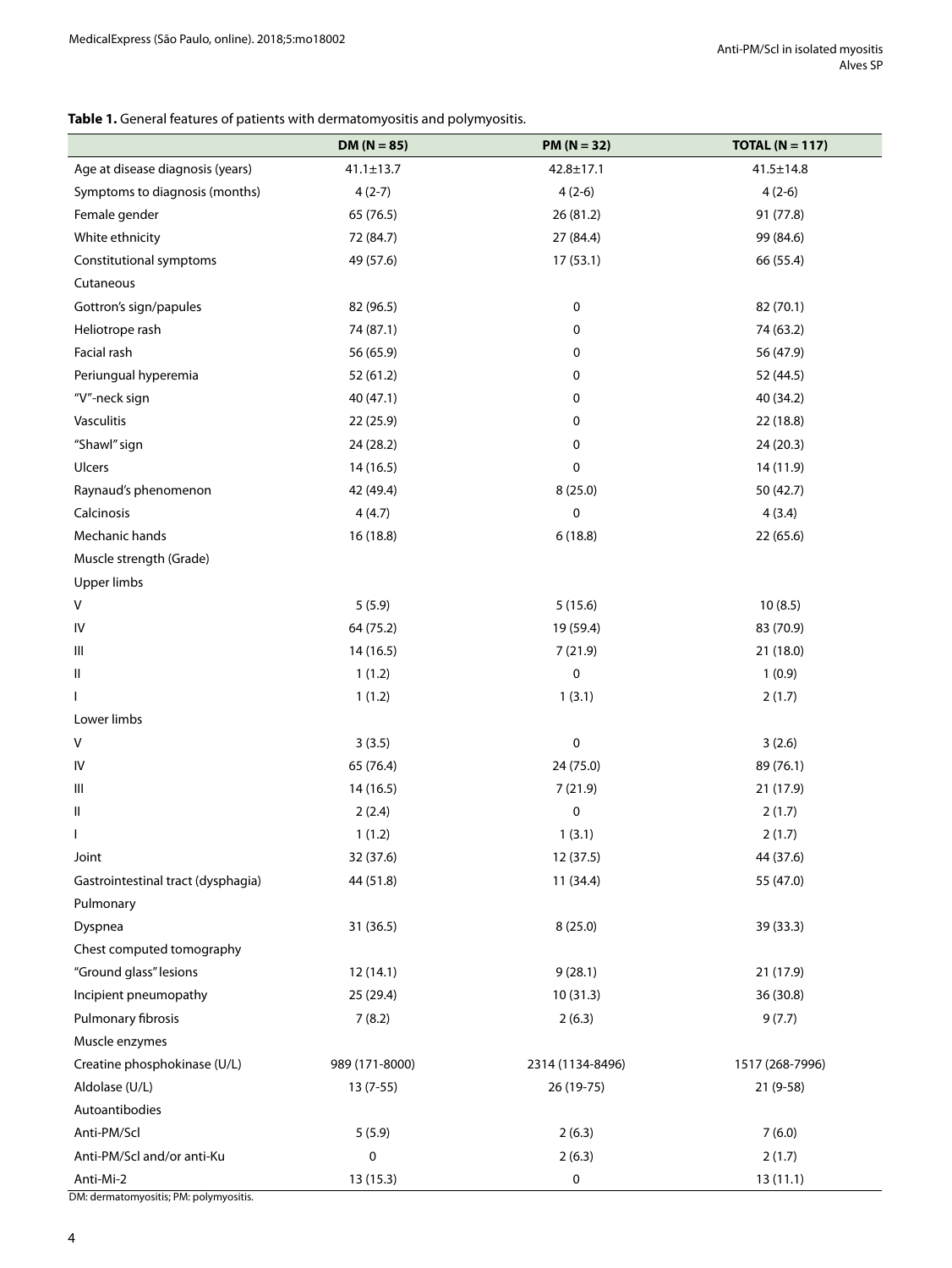| Table 2. Demographic, clinical and laboratory features of the dermatomyositis or polymyositis patients with anti-PM/Scl. |  |  |
|--------------------------------------------------------------------------------------------------------------------------|--|--|
|--------------------------------------------------------------------------------------------------------------------------|--|--|

|                                      | <b>Dermatomyositis</b>           |                                  |                                  |                                  |                                  | Polymyositis                     |                                  |
|--------------------------------------|----------------------------------|----------------------------------|----------------------------------|----------------------------------|----------------------------------|----------------------------------|----------------------------------|
| Patients                             | $\mathbf{1}$                     | $\overline{2}$                   | 3                                | $\overline{4}$                   | 5                                | 6                                | $\overline{7}$                   |
| Anti-PM/Scl                          | $^{+}$                           | $^{+}$                           | $\begin{array}{c} + \end{array}$ | $+$                              | $^{+}$                           | $+$                              | $^{+}$                           |
| Anti-Ku                              |                                  |                                  |                                  |                                  |                                  | $^{+}$                           | $\ddot{}$                        |
| Age at diagnosis (years)             | 31                               | 84                               | 38                               | 31                               | 48                               | 46                               | 28                               |
| Gender (female)                      | F                                | F                                | M                                | F                                | F                                | F                                | F                                |
| White ethnicity                      | $\ddot{}$                        | $\ddot{}$                        | $\begin{array}{c} + \end{array}$ | $+$                              | $^{+}$                           |                                  |                                  |
| Follow up time (years)               | 10                               | 11                               | 3                                | 5                                | 11                               | $\overline{7}$                   | 17                               |
| Constitutional symptoms              | $\begin{array}{c} + \end{array}$ | $\begin{array}{c} + \end{array}$ | $\begin{array}{c} + \end{array}$ | $+$                              | $\begin{array}{c} + \end{array}$ | $^{+}$                           | $\begin{array}{c} + \end{array}$ |
| Cutaneous                            |                                  |                                  |                                  |                                  |                                  |                                  |                                  |
| Heliotrope rash                      | $+$                              | $^{+}$                           | $\ddot{}$                        | $+$                              | $+$                              |                                  |                                  |
| Gottron's papules/sign               | $^{+}$                           | $\ddot{}$                        | $^{+}$                           | $^{+}$                           |                                  |                                  |                                  |
| Facial rash                          |                                  |                                  | $^{+}$                           | $\,{}^+$                         |                                  |                                  |                                  |
| "Shawl" sign                         |                                  |                                  | $\ddot{}$                        | $^{+}$                           |                                  |                                  |                                  |
| "V"-neck sign                        |                                  |                                  | $^{+}$                           | $^{+}$                           |                                  |                                  |                                  |
| Vasculitis                           |                                  |                                  | $\ddot{}$                        |                                  |                                  |                                  |                                  |
| Periungual hyperemia                 | $^{+}$                           | $^{+}$                           | $^{+}$                           | $^{+}$                           | $^{+}$                           |                                  |                                  |
| Raynaud's phenomenon                 | $^{+}$                           | $^{+}$                           | $^{+}$                           | $\begin{array}{c} + \end{array}$ | $^{+}$                           | $\begin{array}{c} + \end{array}$ |                                  |
| Mechanic hands                       | $\ddag$                          | $^{+}$                           | $^{+}$                           | $^{+}$                           | $^{+}$                           |                                  | $^{+}$                           |
| Plantar hyperkeratosis               | $\ddot{}$                        | $\ddot{}$                        | $\begin{array}{c} + \end{array}$ | $+$                              | $\ddot{}$                        |                                  | $\ddot{}$                        |
| Muscle strength (Grade)              |                                  |                                  |                                  |                                  |                                  |                                  |                                  |
| Upper limbs                          | IV                               | V                                | IV                               | Ш                                | IV                               | IV                               | IV                               |
| Lower limbs                          | IV                               | IV                               | IV                               | IV                               | IV                               | IV                               | IV                               |
| Dysphagia                            | $\ddot{}$                        |                                  | $\ddot{}$                        | $^{+}$                           |                                  | $\ddot{}$                        |                                  |
| Joint                                | $^{+}$                           | $^{+}$                           |                                  | $\overline{+}$                   | $^{+}$                           | $\hbox{ }$                       |                                  |
| Pulmonary (dyspnea)                  |                                  | $\begin{array}{c} + \end{array}$ | $^{+}$                           | $^{+}$                           | $^{+}$                           | $^{+}$                           | $\ddot{}$                        |
| Incipient pneumopathy                |                                  |                                  | $^{+}$                           | $+$                              | $\ddot{}$                        |                                  | $\overline{+}$                   |
| "Grass ground" lesions               |                                  | $^{+}$                           |                                  |                                  | $+$                              |                                  |                                  |
| Pulmonary fibrosis                   |                                  |                                  |                                  |                                  | $\ddot{}$                        | $\begin{array}{c} + \end{array}$ |                                  |
| Initial creatine phosphokinase (U/L) | 8065                             | 640                              | 390                              | 4300                             | 210                              | 3136                             | 1200                             |
| Initial aldolase (U/L)               | 163                              | 12                               |                                  | 50                               | $10$                             | 55                               | 21                               |
| Evolution                            |                                  |                                  |                                  |                                  |                                  |                                  |                                  |
| Relapsing                            | $\ddot{}$                        | $\ddot{}$                        | $\ddot{}$                        | $\boldsymbol{+}$                 | $\ddot{}$                        | $\ddot{}$                        | $^{+}$                           |
| $GC/IS*$                             | $\ddot{}$                        | $\ddot{}$                        | $^{+}$                           | $^{+}$                           | $^{+}$                           | $^{+}$                           | $^{+}$                           |
| Current status                       | $\mathsf{R}$                     | R                                | C                                | C                                | C                                | C                                | C                                |

C: complete clinical response; GC: glucocorticoids; IS: immunosuppressant; R: disease remission. \* Azathioprine, methotrexate, cyclosporin, mofetil mycophenolate, rituximab, intravenous human imumnoglobulin, pulse therapy with methylprednisolone.

hyperkeratosis.<sup>5,7,11,13,17-19</sup> Cox et al.<sup>31</sup> showed that, out of 9 patients with plantar hyperkeratosis, 8 had "mechanic hands" and 7 anti-synthetase syndrome. Therefore, it is possible that this plantar manifestation has the same underlying basis as "mechanic hand". In fact, we observed the presence of both plantar hyperkeratosis and "mechanic hands" in 5 anti-PM/Scl positive patients with DM and one with PM.

Limitations of the study included the fact that no pulmonary function tests and no objective esophagus studies, both important exams, were performed.

#### **■ CONCLUSIONS**

There was a low frequency of the anti-PM/Scl autoantibody among DM and PM patients without overlap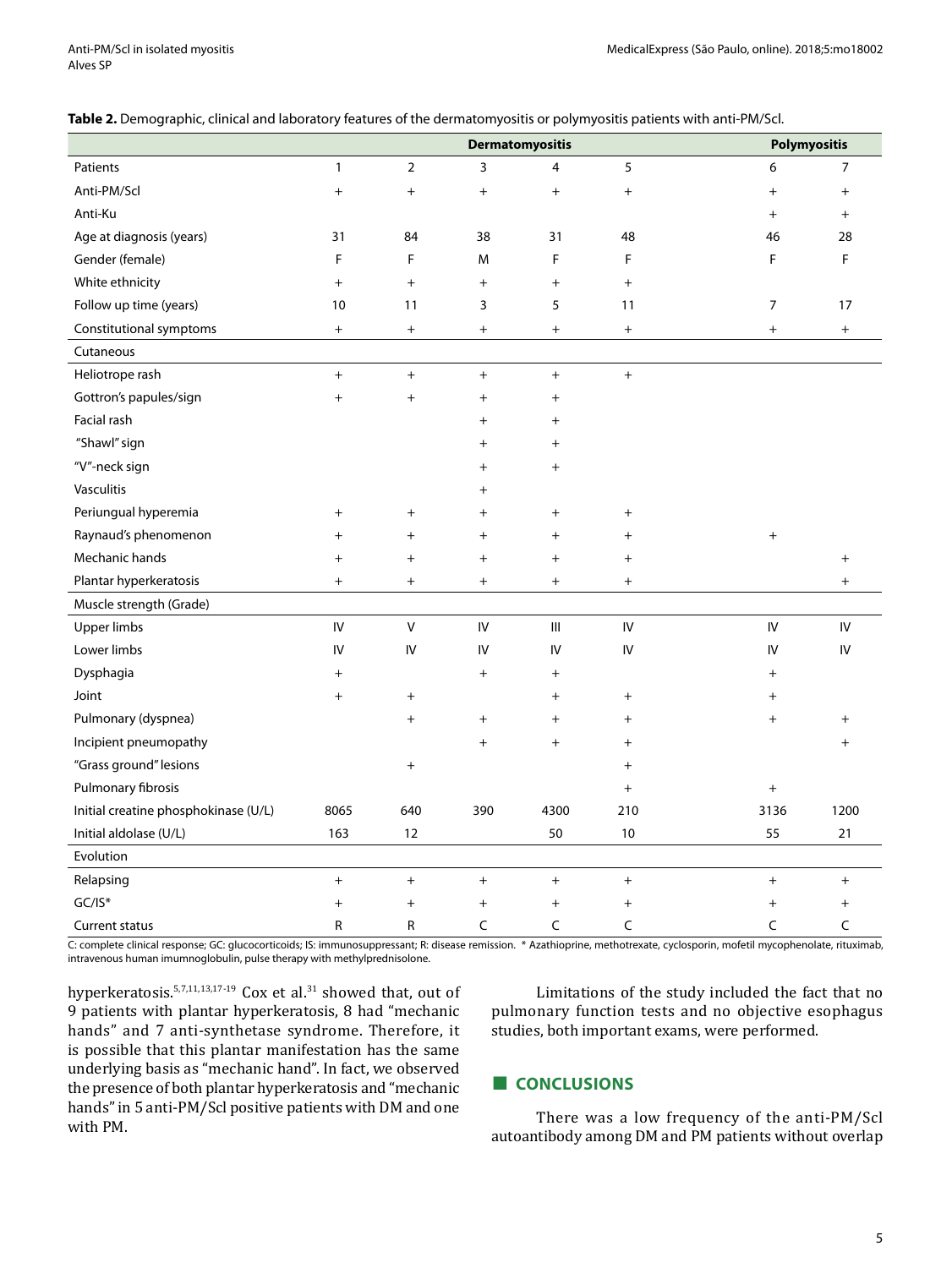syndrome. In addition, patients with the presence of this autoantibody demonstrated a similar pattern of manifestations to that of antisynthetase disease.

# **■ AUTHOR CONTRIBUTION**

S P Alves: planning, reviewing literature, executing and writing the present article.

M G Silva: reviewing literature, executing and writing the present article.

I B P Borges: planning, reviewing literature and writing the present article.

S K N Marie: planning, reviewing literature and writing the present article.

# **■ CONFLICT OF INTEREST**

All authors declare no conflict of interest.

#### **■ ACKNOWLEDGMENTS**

This work was supported by: Fundação de Amparo à Pesquisa do Estado de São Paulo (FAPESP) (#2017/00571- 9 to S.P.A. and #2016/20371-1 I.B.P.B.); Coordenação de Aperfeiçoamento de Pessoal de Nível Superior (CAPES) to M.G.S; Federico Foundation, Faculdade de Medicina and Fundação Faculdade de Medicina to S.K.S.

# **PACIENTES COM DERMATOMIOSITE/POLIMIOSITE PURA E AUTOANTICORPO ANTI-PM/SCL SEMEM-LHANTE À SÍNDROME ANTI-SINTETASE**

**OBJETIVO:** O autoanticorpo anti-PM/Scl foi descrito em pacientes com escleromiosite. No entanto, há escassos estudos avaliando sua prevalência e reatividade em dermatomiosite (DM) e polimiosite (PM).

**MÉTODOS:** Estudo transversal, num único centro, que avaliou o autoanticorpo anti-PM/Scl em 85 DM e 32 PM, sem síndrome de sobreposição, no período entre 2000 e 2016. Os dados clínicos e os exames complementares foram revisados a partir de registros médicos eletrônicos com informações pré-parametrizadas.

**RESULTADOS**: A média de idade dos pacientes com DM e PM foi, respectivamente, de 41,1 e 42,8 anos. A presença de anti-PM/Scl foi observada em 5 (5,9%) DM e 2 (6,3%) pacientes com PM. Dois desses pacientes também possuíam o anticorpo anti-Ku. As manifestações clínicas relevantes desses 7 pacientes foram sintomas constitucionais (100% dos casos), envolvimento muscular (100%), pulmonar (85,7%) e articular (71,4%), "mãos mecânicas" (85,7%), fenômeno de Raynaud (85,7 %) e hiperqueratose plantar (85,7%). Os 7 pacientes apresentaram recidivas da atividade da doença, mas, no

final do presente estudo, 5 apresentaram resposta clínica completa e 2 remissões completas da doença.

**CONCLUSÃO:** Há uma baixa freqüência do autoanticorpo anti-PM/Scl em pacientes com DM e PM. Além disso, os pacientes com este autoanticorpo apresentam um padrão semelhante de manifestações para a síndrome da antisintetase.

**PALAVRAS CHAVE:** Autoanticorpos; dermatomiosite; miosite; polimiosite.

# **■ REFERENCES**

- 1. Bohan A, Peter JB. Polymyositis and dermatomyositis (first of two parts). N Engl J Med. 1975;292(7):344-7. DOI:10.1056/ NEJM197502132920706
- 2. Dalakas MC. Inflammatory muscle diseases. N Engl J Med. 2015;372(18):1734-47. DOI:10.1056/NEJMra1402225
- 3. Koschik RW, Fertig N, Lucas MR, Domsic RT, Medsger TA Jr. Anti-PM- -Scl antibody in patients with systemic sclerosis. Clin Exp Rheumatol. 2012;30(Suppl. 71):S12-6.
- 4. Váncsa A, Gergely L, Ponyi A, Lakos G, Németh J, Szodoray P, et al. Myositis-specific and myositis-associated antibodies in overlap myositis in comparison to primary dermatopolymyositis: relevance for clinical classification: retrospective study of 169 patients. Joint Bone Spine. 2010;77(2):125-30. DOI:10.1016/j.jbspin.2009.08.008
- 5. D'Aoust J, Hudson M, Tatibouet S, Wick J; Canadian Scleroderma Research Group, Mahler M, Baron M, Fritzler MJ. Clinical and serologic correlates of anti-PM/Scl antibodies in systemic sclerosis: a multicenter study of 763 patients. Arthritis Rheumatol. 2014;66(6):1608-15. DOI:10.1002/art.38428
- 6. Hanke K, Brückner CS, Dähnrich C, Huscher D, Komorowski L, Meyer W, et al. Antibodies against PM/Scl-75 and PM/Scl-100 are independent markers for different subsets of systemic sclerosis patients. Arthritis Res Ther. 2009;11:R22. DOI:10.1186/ar2614
- 7. Raijmakers R, Renz M, Wiemann C, Egberts WV, Seelig HP, van Venrooij WJ, et al. PM-Scl-75 is the main autoantigen in patients with the polymyositis/scleroderma overlap syndrome. Arthritis Rheum. 2004;50(2):565-9. DOI:10.1002/art.20056
- 8. Aguila LA, Lopes MR, Pretti FZ, Smpaio-Barros PD, Carlos de Souza FH, Borba EF, et al. Clinical and laboratory features of overlap syndromes of idiopathic inflammatory myopathies associated with systemic lupus erythematosus, systemic sclerosis, or rheumatoid arthritis. Clin Rheumatol. 2014;33(8):1093-8. DOI:10.1007/s10067-014-2730-z
- 9. Ghirardello A, Zampieri S, Tarricone E, Iaccarino L, Bendo R, Briani C, et al. Clinical implications of autoantibody screening in patients with autoimmune myositis. Autoimmunity. 2006;39(3):217-21. DOI :10.1080/08916930600622645
- 10. Fernandez C, Bardin N, De Paula AM, Salort-Campana E, Benyamine A, Franques J, et al. : study of 178 cases and guidelines for diagnosis. Medicine (Baltimore). 2013;92(1):15-24. DOI:10.1097/ MD.0b013e31827ebba1
- 11. Vandergheynst F, Ocmant A, Sordet C, Humbel RL, Goetz J, Roufosse F, et al. Anti-PM/Scl antibodies in connective tissue disease: clinical and biological assessment of 14 patients. Clin Exp Rheumatol. 2006;24(2):129-33.
- 12. Brouwer R, Hengstman GJD, Vree Egberts WTM, Ehrfeld H, Bosic B, Ghirardello A, et al. Autoantibody profiles in the sera of European patients with myositis. Ann Rheum Dis. 2001;60(2):116-23. DOI:10.1136/ ard.60.2.116
- 13. Muro Y, Hosono Y, Sugiura K, Ogawa Y, Mimori T, Akiyama M. Anti-PM/ Scl antibodies are found in Japanese patients with various systemic